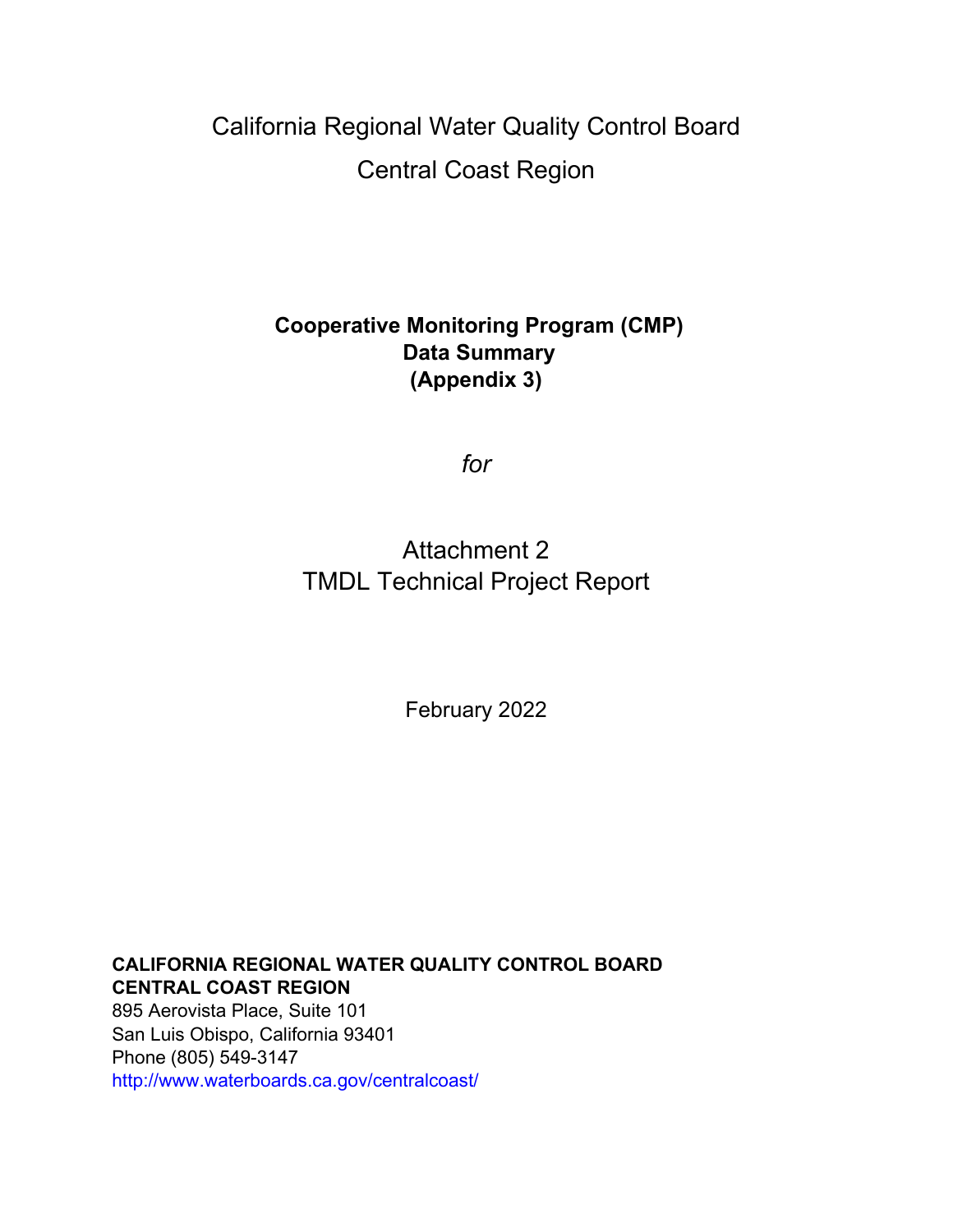## **Appendix 3: Summary of Cooperative Monitoring Program (CMP) Data**

|                    |        |    | Mean Turb. (NTU)<br>Quart. |      |      |            |  |
|--------------------|--------|----|----------------------------|------|------|------------|--|
| Site Group         | Season | N  | 25th                       | 50th | 75th | <b>IQR</b> |  |
| Gabilan            | All    | 10 | 65                         | 161  | 482  | 418        |  |
| Gabilan            | Dry    | 10 | 52                         | 94   | 307  | 255        |  |
| Gabilan            | Wet    | 10 | 153                        | 256  | 636  | 483        |  |
| All CMP            | All    | 47 | 26                         | 63   | 210  | 184        |  |
| All CMP            | Dry    | 46 | 20                         | 39   | 118  | 97         |  |
| <b>AII CMP</b>     | Wet    | 47 | 49                         | 111  | 289  | 240        |  |
| Outside<br>Gabilan | All    | 37 | 16                         | 36   | 137  | 121        |  |
| Outside<br>Gabilan | Dry    | 36 | 12                         | 23   | 65   | 53         |  |
| Outside<br>Gabilan | Wet    | 37 | 21                         | 72   | 195  | 174        |  |

Table 3-a. Summary of mean turbidity quartile by site group and season.

Note: All Cooperative Monitoring Program (CMP) data were downloaded from the California Environmental Data Exchange Network (CEDEN). Samples from tidally influenced sites were removed from the dataset. The remaining All CMP samples came from 47 sites, comprising of the Gabilan group ( $N = 10$ ) and the Outside Gabilan group (N = 37). Quartiles (25th, 50th, and 75th percentiles) and the interquartile range (IQR) were computed for each site-season combination.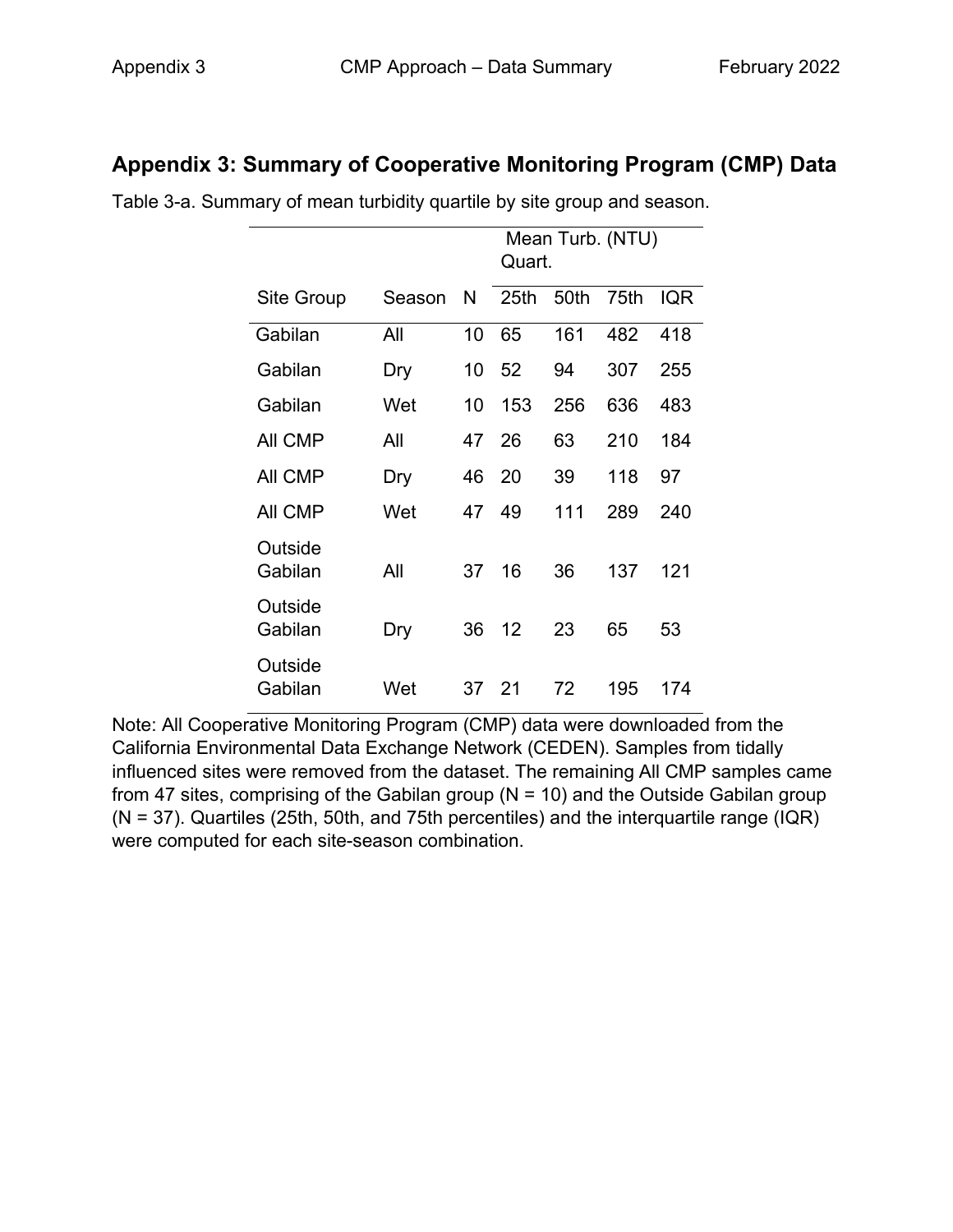|                        | Turb. (NTU) Percentiles |        |                  |      |      |      |            |
|------------------------|-------------------------|--------|------------------|------|------|------|------------|
| <b>Site Group</b>      | <b>Site</b>             | Season | $\mathsf{n}$     | 25th | 50th | 75th | <b>IQR</b> |
| <b>Outside Gabilan</b> | 305BRS                  | All    | 30               | 10   | 18   | 46   | 36         |
| <b>Outside Gabilan</b> | 305BRS                  | Dry    | 13               | 14   | 19   | 44   | 30         |
| <b>Outside Gabilan</b> | 305BRS                  | Wet    | 17               | 10   | 18   | 46   | 37         |
| <b>Outside Gabilan</b> | <b>305CAN</b>           | All    | 109              | 2    | 6    | 17   | 15         |
| <b>Outside Gabilan</b> | <b>305CAN</b>           | Dry    | 28               | 2    | 4    | 14   | 13         |
| <b>Outside Gabilan</b> | 305CAN                  | Wet    | 81               | 3    | 6    | 19   | 16         |
| <b>Outside Gabilan</b> | 305CHI                  | All    | 165              | 9    | 22   | 50   | 41         |
| <b>Outside Gabilan</b> | 305CHI                  | Dry    | 67               | 8    | 20   | 45   | 37         |
| <b>Outside Gabilan</b> | 305CHI                  | Wet    | 98               | 11   | 26   | 55   | 44         |
| <b>Outside Gabilan</b> | 305COR                  | All    | 136              | 10   | 19   | 38   | 28         |
| <b>Outside Gabilan</b> | 305COR                  | Dry    | 54               | 10   | 18   | 40   | 30         |
| <b>Outside Gabilan</b> | 305COR                  | Wet    | 82               | 10   | 20   | 37   | 28         |
| <b>Outside Gabilan</b> | 305FRA                  | All    | 140              | 40   | 112  | 193  | 152        |
| <b>Outside Gabilan</b> | 305FRA                  | Dry    | 52               | 89   | 152  | 218  | 129        |
| <b>Outside Gabilan</b> | 305FRA                  | Wet    | 88               | 36   | 77   | 164  | 128        |
| Outside Gabilan        | 305FUF                  | All    | 27               | 38   | 62   | 99   | 61         |
| <b>Outside Gabilan</b> | 305FUF                  | Dry    | 12 <sub>2</sub>  | 55   | 63   | 116  | 61         |
| Outside Gabilan        | 305FUF                  | Wet    | 15 <sub>15</sub> | 22   | 54   | 92   | 70         |
| <b>Outside Gabilan</b> | 305LCS                  | All    | 149              | 2    | 4    | 7    | 5          |
| <b>Outside Gabilan</b> | 305LCS                  | Dry    | 59               | 1    | 4    | 6    | 5          |
| <b>Outside Gabilan</b> | 305LCS                  | Wet    | 90               | 2    | 4    | 9    | 8          |
| <b>Outside Gabilan</b> | 305PJP                  | All    | 162              | 5    | 16   | 31   | 26         |
| <b>Outside Gabilan</b> | 305PJP                  | Dry    | 66               | 4    | 7    | 17   | 14         |

Table 3-b. Turbidity quartiles and the IQR by site and season.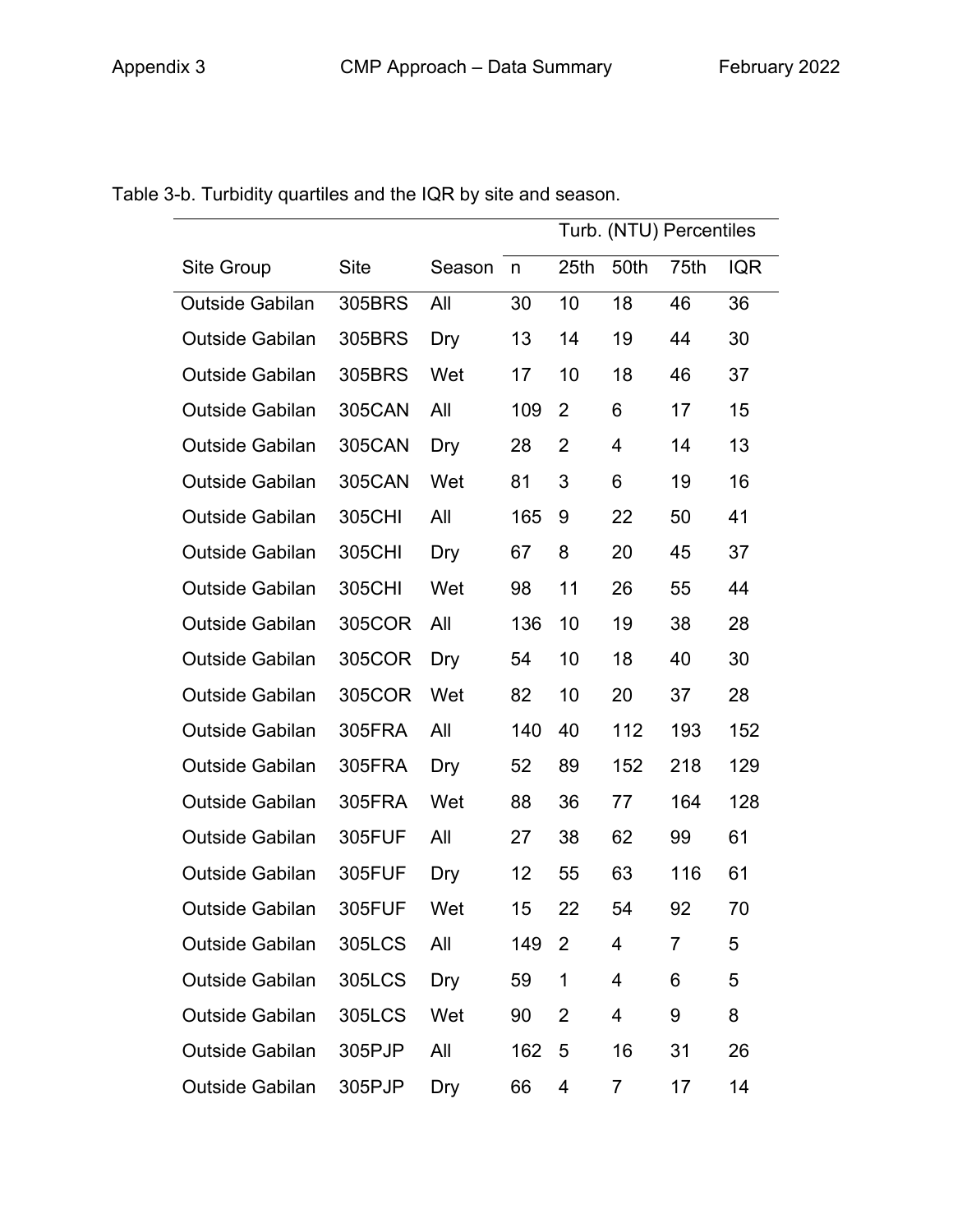|                        |               |        |     | Turb. (NTU) Percentiles |                |      |                |
|------------------------|---------------|--------|-----|-------------------------|----------------|------|----------------|
| <b>Site Group</b>      | <b>Site</b>   | Season | n   | 25 <sub>th</sub>        | 50th           | 75th | <b>IQR</b>     |
| Outside Gabilan        | 305PJP        | Wet    | 96  | 9                       | 19             | 57   | 47             |
| <b>Outside Gabilan</b> | 305SJA        | All    | 167 | $\overline{7}$          | 14             | 22   | 15             |
| <b>Outside Gabilan</b> | 305SJA        | Dry    | 69  | 6                       | 9              | 16   | 10             |
| <b>Outside Gabilan</b> | 305SJA        | Wet    | 98  | 10                      | 17             | 27   | 17             |
| <b>Outside Gabilan</b> | 305TSR        | All    | 156 | 17                      | 36             | 79   | 62             |
| <b>Outside Gabilan</b> | 305TSR        | Dry    | 61  | 19                      | 36             | 101  | 83             |
| <b>Outside Gabilan</b> | 305TSR        | Wet    | 95  | 16                      | 36             | 66   | 50             |
| <b>Outside Gabilan</b> | 305WCS        | All    | 29  | 2                       | 4              | 9    | $\overline{7}$ |
| <b>Outside Gabilan</b> | 305WCS        | Dry    | 13  | $\overline{2}$          | $\overline{2}$ | 4    | $\overline{2}$ |
| <b>Outside Gabilan</b> | 305WCS        | Wet    | 16  | 4                       | 5              | 23   | 20             |
| <b>Outside Gabilan</b> | 305WSA        | All    | 115 | 16                      | 40             | 110  | 95             |
| <b>Outside Gabilan</b> | 305WSA        | Dry    | 38  | 14                      | 23             | 99   | 85             |
| <b>Outside Gabilan</b> | 305WSA        | Wet    | 77  | 17                      | 55             | 119  | 102            |
| Gabilan                | <b>309ALG</b> | All    | 158 | 47                      | 119            | 321  | 274            |
| Gabilan                | <b>309ALG</b> | Dry    | 67  | 27                      | 55             | 157  | 130            |
| Gabilan                | <b>309ALG</b> | Wet    | 91  | 72                      | 196            | 612  | 540            |
| Gabilan                | 309ASB        | All    | 157 | 19                      | 36             | 71   | 53             |
| Gabilan                | 309ASB Dry    |        | 67  | 12 <sup>7</sup>         | 23             | 42   | 30             |
| Gabilan                | 309ASB        | Wet    | 90  | 27                      | 51             | 102  | 75             |
| <b>Outside Gabilan</b> | 309CCD        | All    | 59  | 35                      | 96             | 369  | 334            |
| <b>Outside Gabilan</b> | 309CCD        | Dry    | 30  | 30                      | 70             | 466  | 436            |
| <b>Outside Gabilan</b> | 309CCD        | Wet    | 29  | 51                      | 113            | 316  | 265            |
| Gabilan                | 309ESP        | All    | 161 | 45                      | 108            | 361  | 317            |
| Gabilan                | 309ESP        | Dry    | 67  | 13                      | 69             | 217  | 204            |
| Gabilan                | 309ESP        | Wet    | 94  | 65                      | 153            | 536  | 471            |
| Gabilan                | 309GAB        | All    | 41  | 236                     | 432            | 1526 | 1290           |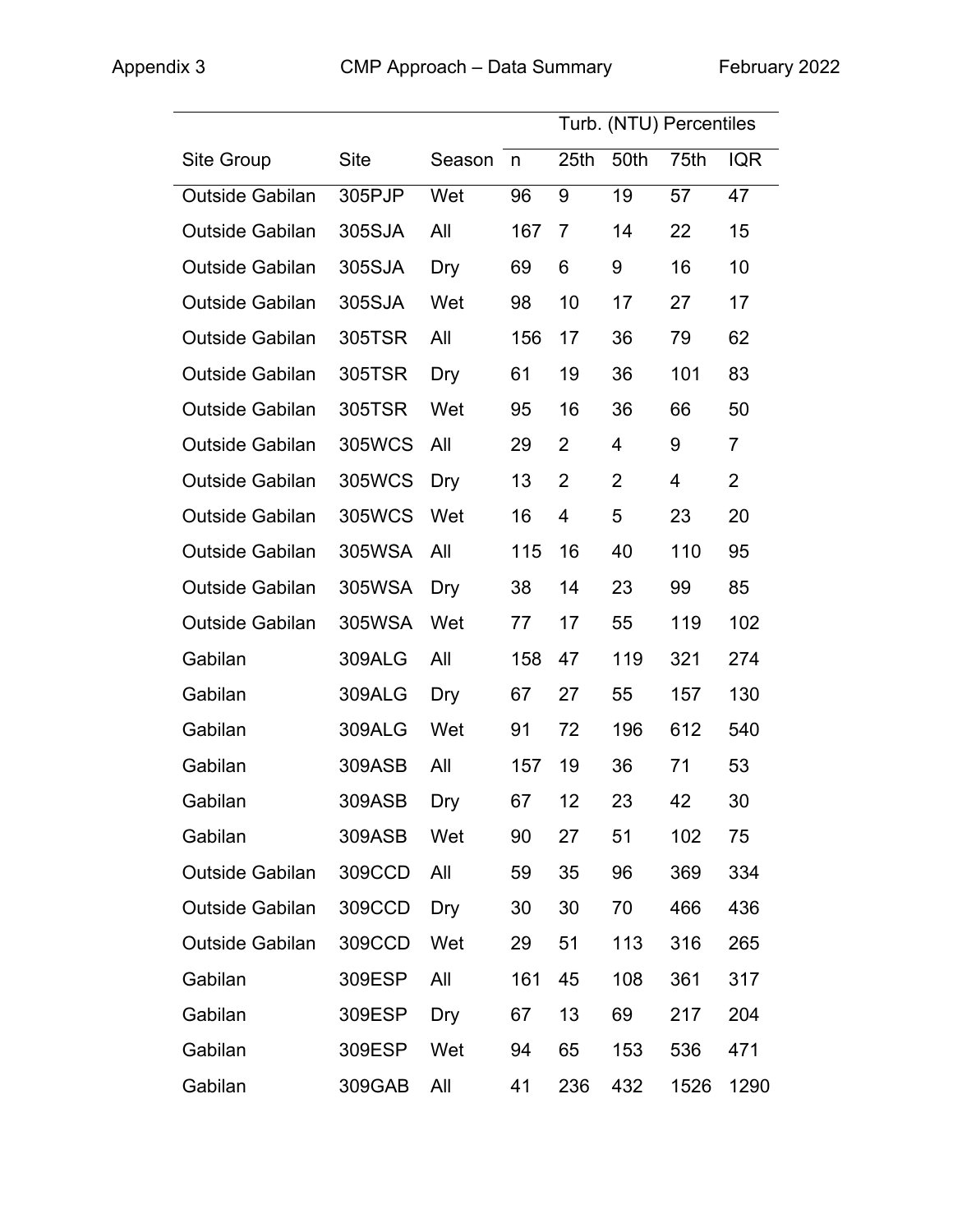|                        |               |        |                |      | Turb. (NTU) Percentiles |      |                |
|------------------------|---------------|--------|----------------|------|-------------------------|------|----------------|
| <b>Site Group</b>      | <b>Site</b>   | Season | $\mathsf{n}$   | 25th | 50th                    | 75th | <b>IQR</b>     |
| Gabilan                | 309GAB        | Dry    | 13             | 236  | 349                     | 1685 | 1449           |
| Gabilan                | 309GAB        | Wet    | 28             | 239  | 530                     | 1507 | 1267           |
| Gabilan                | 309JON        | All    | 160            | 23   | 52                      | 147  | 124            |
| Gabilan                | 309JON        | Dry    | 68             | 18   | 26                      | 44   | 26             |
| Gabilan                | 309JON        | Wet    | 92             | 43   | 102                     | 275  | 232            |
| Gabilan                | <b>309MER</b> | All    | 162            | 54   | 107                     | 214  | 159            |
| Gabilan                | 309MER        | Dry    | 69             | 42   | 76                      | 122  | 80             |
| Gabilan                | <b>309MER</b> | Wet    | 93             | 67   | 156                     | 367  | 300            |
| Gabilan                | 309NAD        | All    | 119            | 41   | 94                      | 374  | 333            |
| Gabilan                | 309NAD        | Dry    | 55             | 42   | 108                     | 266  | 225            |
| Gabilan                | 309NAD        | Wet    | 64             | 40   | 83                      | 555  | 515            |
| Gabilan                | 309OLD        | All    | 114            | 36   | 89                      | 177  | 141            |
| Gabilan                | 309OLD        | Dry    | 49             | 26   | 75                      | 108  | 83             |
| Gabilan                | 309OLD        | Wet    | 65             | 56   | 102                     | 222  | 166            |
| Gabilan                | 309RTA        | All    | 15             | 78   | 461                     | 1412 | 1334           |
| Gabilan                | 309RTA        | Dry    | $\overline{7}$ | 48   | 71                      | 273  | 224            |
| Gabilan                | 309RTA        | Wet    | 8              | 841  | 1042                    | 1790 | 949            |
| Gabilan                | 309TEH        | All    | 162            | 69   | 114                     | 220  | 151            |
| Gabilan                | 309TEH        | Dry    | 69             | 57   | 88                      | 159  | 102            |
| Gabilan                | 309TEH        | Wet    | 93             | 84   | 140                     | 399  | 315            |
| <b>Outside Gabilan</b> | 310CCC        | All    | 134            | 1    | 2                       | 4    | 3              |
| <b>Outside Gabilan</b> | 310CCC        | Dry    | 50             | 1    | 2                       | 3    | $\overline{2}$ |
| <b>Outside Gabilan</b> | 310CCC        | Wet    | 84             | 1    | $\overline{2}$          | 4    | 3              |
| <b>Outside Gabilan</b> | 310LBC        | All    | 46             | 1    | $\overline{2}$          | 4    | 3              |
| <b>Outside Gabilan</b> | 310LBC        | Dry    | 11             | 1    | $\overline{2}$          | 2    | $\overline{2}$ |
| <b>Outside Gabilan</b> | 310LBC        | Wet    | 35             | 1    | 3                       | 5    | 4              |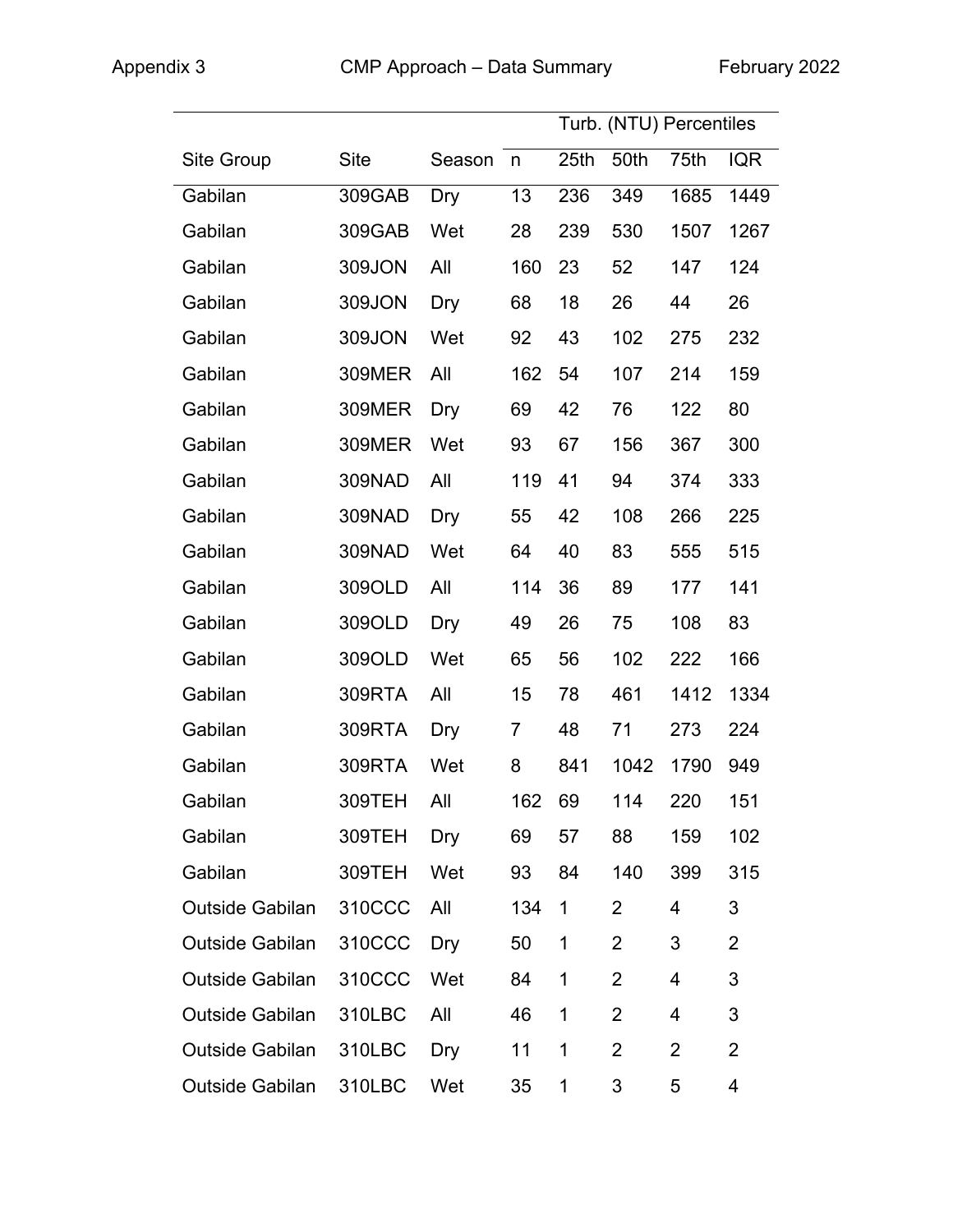|                        | Turb. (NTU) Percentiles |            |     |                  |             |      |                |
|------------------------|-------------------------|------------|-----|------------------|-------------|------|----------------|
| Site Group             | <b>Site</b>             | Season     | n   | 25 <sub>th</sub> | 50th        | 75th | <b>IQR</b>     |
| <b>Outside Gabilan</b> | 310PRE                  | All        | 156 | 8                | 10          | 16   | 8              |
| <b>Outside Gabilan</b> | 310PRE                  | Dry        | 67  | 8                | 10          | 14   | 6              |
| <b>Outside Gabilan</b> | 310PRE                  | Wet        | 89  | 8                | 10          | 21   | 13             |
| <b>Outside Gabilan</b> | 310USG                  | All        | 154 | 2                | 3           | 5    | 3              |
| <b>Outside Gabilan</b> | 310USG                  | Dry        | 66  | $\overline{2}$   | 3           | 4    | $\overline{2}$ |
| <b>Outside Gabilan</b> | 310USG                  | Wet        | 88  | 1                | 3           | 6    | 4              |
| <b>Outside Gabilan</b> | 310WRP                  | All        | 102 | $\mathbf 1$      | 2           | 6    | 5              |
| <b>Outside Gabilan</b> | 310WRP                  | Dry        | 40  | $\mathbf{1}$     | $\mathbf 1$ | 3    | $\overline{2}$ |
| <b>Outside Gabilan</b> | 310WRP                  | Wet        | 62  | $\overline{2}$   | 4           | 11   | 10             |
| <b>Outside Gabilan</b> | 312BCC                  | All        | 55  | 24               | 142         | 574  | 549            |
| <b>Outside Gabilan</b> | 312BCC                  | Dry        | 23  | 9                | 26          | 154  | 145            |
| <b>Outside Gabilan</b> | 312BCC                  | Wet        | 32  | 96               | 373         | 900  | 804            |
| <b>Outside Gabilan</b> | 312BCJ                  | All        | 157 | 25               | 59          | 191  | 166            |
| <b>Outside Gabilan</b> | 312BCJ                  | Dry        | 71  | 19               | 33          | 84   | 65             |
| <b>Outside Gabilan</b> | 312BCJ                  | Wet        | 86  | 37               | 107         | 277  | 240            |
| <b>Outside Gabilan</b> | 312GVS                  | All        | 114 | 4                | 14          | 66   | 62             |
| <b>Outside Gabilan</b> | 312GVS                  | <b>Dry</b> | 50  | 4                | 6           | 17   | 14             |
| Outside Gabilan        | 312GVS                  | Wet        | 64  | 11               | 36          | 115  | 104            |
| <b>Outside Gabilan</b> | 312MSD                  | All        | 153 | 18               | 43          | 119  | 102            |
| <b>Outside Gabilan</b> | 312MSD                  | Dry        | 64  | 12               | 21          | 40   | 28             |
| <b>Outside Gabilan</b> | 312MSD                  | Wet        | 89  | 33               | 75          | 191  | 159            |
| <b>Outside Gabilan</b> | 312OFC                  | All        | 166 | 17               | 63          | 264  | 246            |
| <b>Outside Gabilan</b> | 312OFC                  | Dry        | 72  | 8                | 43          | 148  | 139            |
| <b>Outside Gabilan</b> | 312OFC                  | Wet        | 94  | 28               | 95          | 425  | 397            |
| <b>Outside Gabilan</b> | 312OFN                  | All        | 162 | 7                | 18          | 40   | 33             |
| <b>Outside Gabilan</b> | 312OFN                  | Dry        | 70  | 4                | 7           | 20   | 16             |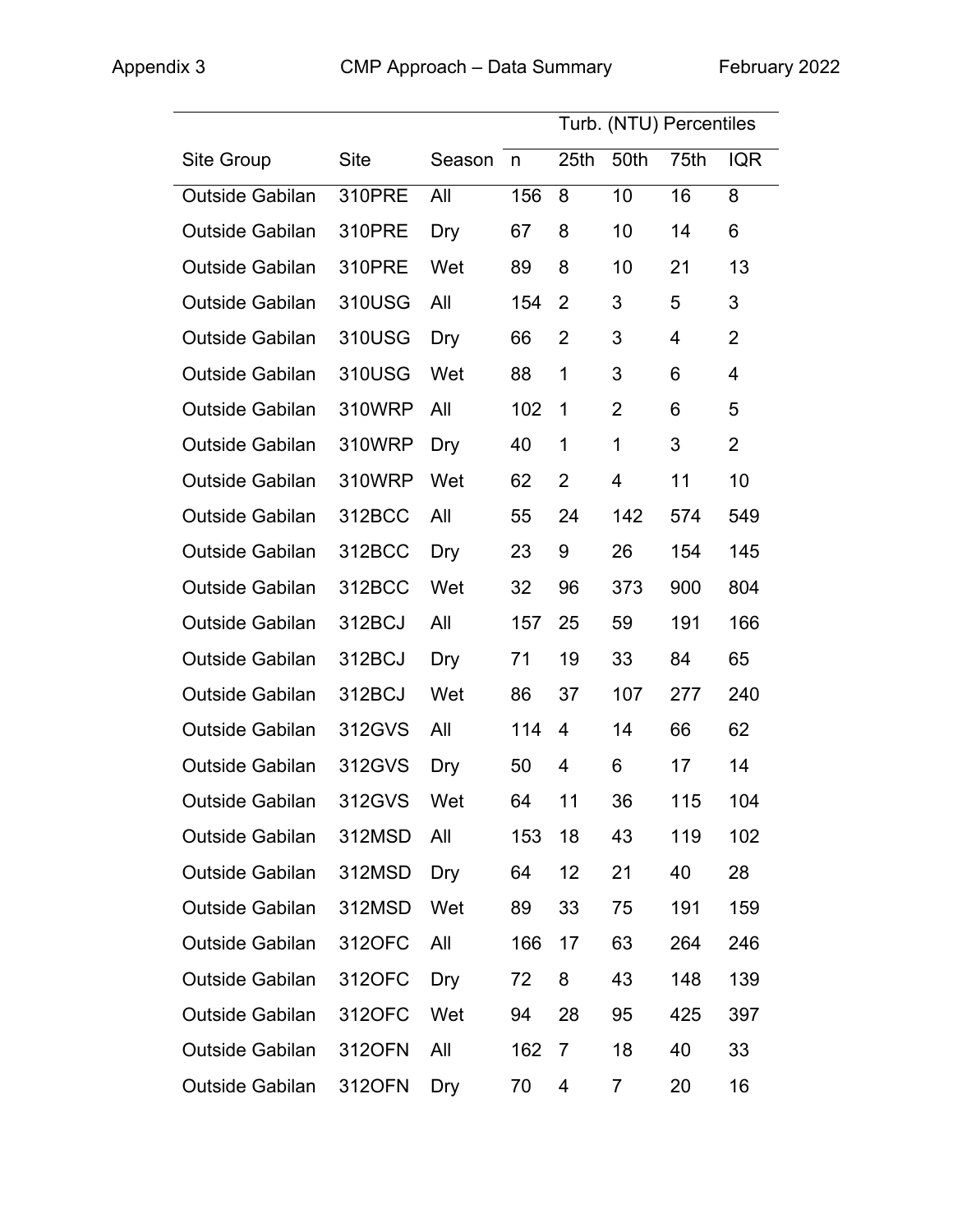|                        |             |            |     |                |                | Turb. (NTU) Percentiles |                |
|------------------------|-------------|------------|-----|----------------|----------------|-------------------------|----------------|
| Site Group             | <b>Site</b> | Season     | n   | 25th           | 50th           | 75th                    | <b>IQR</b>     |
| <b>Outside Gabilan</b> | 312OFN      | Wet        | 92  | 15             | 25             | 50                      | 35             |
| <b>Outside Gabilan</b> | 3120RC      | All        | 163 | 54             | 183            | 456                     | 401            |
| <b>Outside Gabilan</b> | 312ORC      | Dry        | 71  | 53             | 137            | 412                     | 358            |
| <b>Outside Gabilan</b> | 312ORC      | Wet        | 92  | 68             | 192            | 502                     | 434            |
| <b>Outside Gabilan</b> | 312ORI      | All        | 166 | 8              | 19             | 88                      | 80             |
| <b>Outside Gabilan</b> | 3120RI      | Dry        | 72  | 6              | 10             | 23                      | 16             |
| <b>Outside Gabilan</b> | 3120RI      | Wet        | 94  | 13             | 54             | 171                     | 158            |
| <b>Outside Gabilan</b> | 312SMA      | All        | 156 | 52             | 118            | 219                     | 167            |
| <b>Outside Gabilan</b> | 312SMA      | <b>Dry</b> | 69  | 27             | 85             | 179                     | 152            |
| <b>Outside Gabilan</b> | 312SMA      | Wet        | 87  | 69             | 154            | 247                     | 178            |
| <b>Outside Gabilan</b> | 312SMI      | All        | 28  | $\overline{7}$ | 34             | 1723                    | 1716           |
| <b>Outside Gabilan</b> | 312SMI      | Dry        | 8   | 3              | 5              | 8                       | 5              |
| <b>Outside Gabilan</b> | 312SMI      | Wet        | 20  | 28             | 900            | 3000                    | 2972           |
| <b>Outside Gabilan</b> | 313SAE      | All        | 1   | 142            | 142            | 142                     | 0              |
| <b>Outside Gabilan</b> | 313SAE      | Wet        | 1   | 142            | 142            | 142                     | 0              |
| <b>Outside Gabilan</b> | 314SYF      | All        | 112 | 4              | $\overline{7}$ | 14                      | 11             |
| <b>Outside Gabilan</b> | 314SYF      | Dry        | 47  | 2              | 5              | 9                       | $\overline{7}$ |
| Outside Gabilan 314SYF |             | Wet        | 65  | 6              | 11             | 18                      | 12             |
| <b>Outside Gabilan</b> | 314SYL      | All        | 55  | 1              | 3              | 8                       | 7              |
| <b>Outside Gabilan</b> | 314SYL      | Dry        | 17  | 1              | 3              | 4                       | 3              |
| <b>Outside Gabilan</b> | 314SYL      | Wet        | 38  | 1              | 5              | 20                      | 19             |
| <b>Outside Gabilan</b> | 314SYN      | All        | 88  | 2              | 5              | 14                      | 12             |
| <b>Outside Gabilan</b> | 314SYN      | Dry        | 29  | 1              | 4              | 8                       | $\overline{7}$ |
| <b>Outside Gabilan</b> | 314SYN      | Wet        | 59  | 2              | 6              | 15                      | 13             |
| <b>Outside Gabilan</b> | 315APF      | All        | 77  | 1              | $\overline{2}$ | 4                       | 3              |
| <b>Outside Gabilan</b> | 315APF      | Dry        | 31  | 1              | 1              | 3                       | $\overline{2}$ |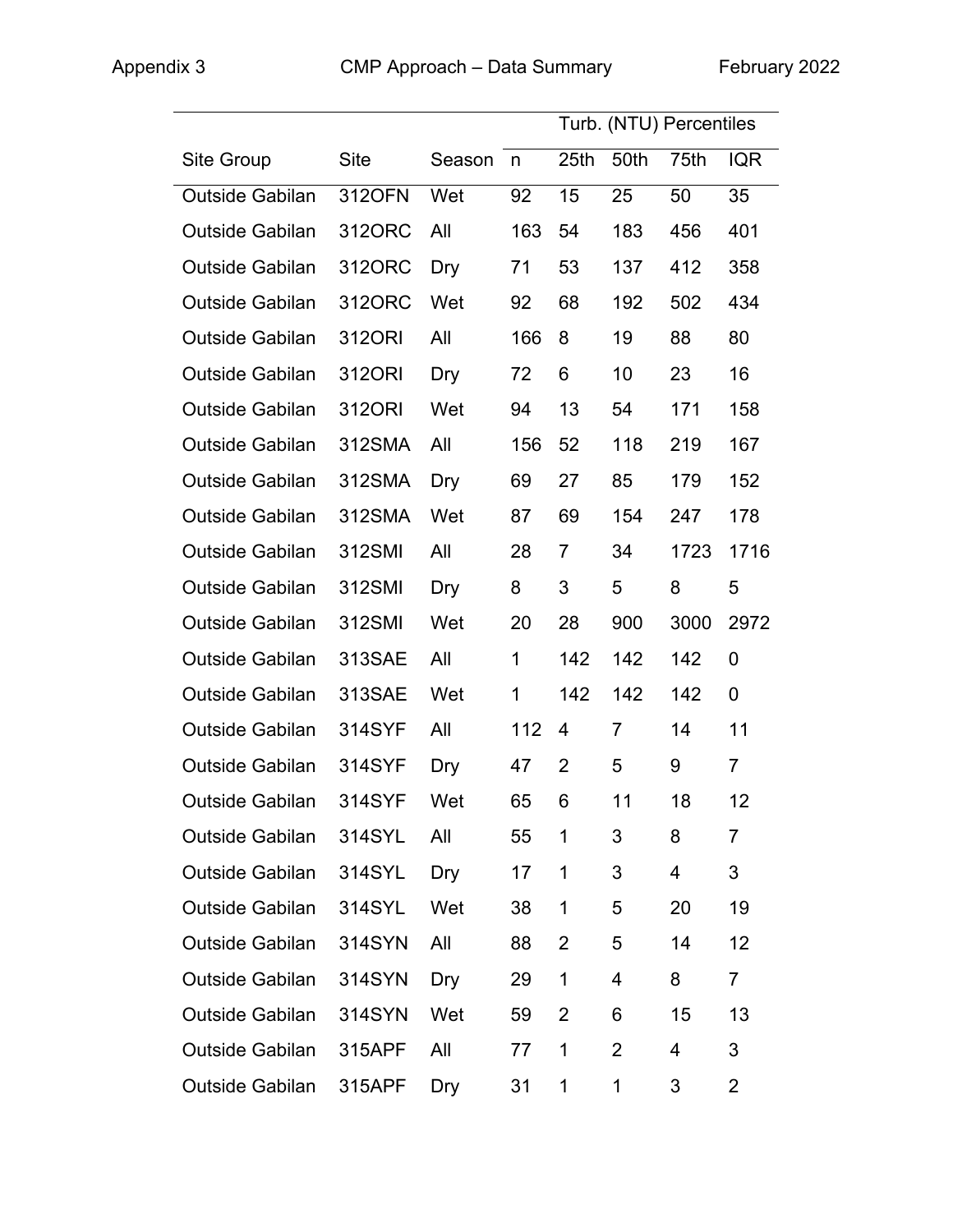|                        |             |        |     | Turb. (NTU) Percentiles |                |                |                |
|------------------------|-------------|--------|-----|-------------------------|----------------|----------------|----------------|
| Site Group             | <b>Site</b> | Season | n   | 25 <sub>th</sub>        | 50th           | 75th           | <b>IQR</b>     |
| <b>Outside Gabilan</b> | 315APF      | Wet    | 46  | 1                       | $\overline{2}$ | 5              | $\overline{4}$ |
| <b>Outside Gabilan</b> | 315BEF      | All    | 124 | $\mathbf 1$             | 3              | 5              | 4              |
| <b>Outside Gabilan</b> | 315BEF      | Dry    | 49  | 1                       | $\overline{2}$ | 3              | $\overline{2}$ |
| <b>Outside Gabilan</b> | 315BEF      | Wet    | 75  | 1                       | 3              | 14             | 12             |
| <b>Outside Gabilan</b> | 315FMV      | All    | 154 | 2                       | 4              | $\overline{7}$ | 4              |
| <b>Outside Gabilan</b> | 315FMV      | Dry    | 66  | 3                       | 4              | $\overline{7}$ | 5              |
| <b>Outside Gabilan</b> | 315FMV      | Wet    | 88  | $\overline{2}$          | 3              | 6              | 4              |
| <b>Outside Gabilan</b> | 315GAN      | All    | 155 | 2                       | 3              | 8              | 6              |
| <b>Outside Gabilan</b> | 315GAN      | Dry    | 66  | $\overline{2}$          | 3              | 5              | 3              |
| <b>Outside Gabilan</b> | 315GAN      | Wet    | 89  | $\overline{2}$          | 4              | 15             | 13             |
| <b>Outside Gabilan</b> | 315LCC      | All    | 11  | $\overline{2}$          | 4              | $\overline{7}$ | 5              |
| <b>Outside Gabilan</b> | 315LCC      | Dry    | 4   | $\overline{2}$          | 3              | $\overline{7}$ | 5              |
| Outside Gabilan        | 315LCC      | Wet    | 7   | 3                       | 4              | $\overline{7}$ | 4              |

Table 3-c. Site descriptions and locations.

| <b>Site</b>   | <b>Description</b>                                                  | Latitude  | Longitude    |
|---------------|---------------------------------------------------------------------|-----------|--------------|
| 305BRS        | Beach Road Ditch at Shell Rd.                                       | 36.869781 | -121.8151627 |
| <b>305CAN</b> | Carnadero Creek upstream of Pajaro<br><b>River</b>                  | 36.959942 | -121.5345612 |
| 305CHI        | Pajaro River at Chittenden Gap                                      | 36.900330 | -121.5961533 |
| 305COR        | Salsipuedes Creek downstream of<br><b>Corralitos Creek</b>          | 36.912754 | -121.7437210 |
| 305FRA        | Pajaro River at Frazier Lake Road                                   | 36.963421 | -121.4908295 |
| 305FUF        | Furlong Creek at Frazier Lake Road                                  | 36.976681 | -121.5104675 |
| 305LCS        | Llagas Creek @ Southside                                            | 36.989311 | -121.5328598 |
| 305PJP        | Pajaro River at Porter/Main                                         | 36.904400 | -121.7503967 |
| 305SJA        | San Juan Creek @ Anzar Rd                                           | 36.875359 | -121.5614090 |
| 305TSR        | Tequisquita Slough upstream Pajaro<br>River @ Shore Rd              | 36.942501 | -121.4448318 |
| <b>305WCS</b> | Watsonville Creek (aka Corncob Canyon)<br>at Elkhorn Rd/Hudson Lndg | 36.873852 | -121.7452087 |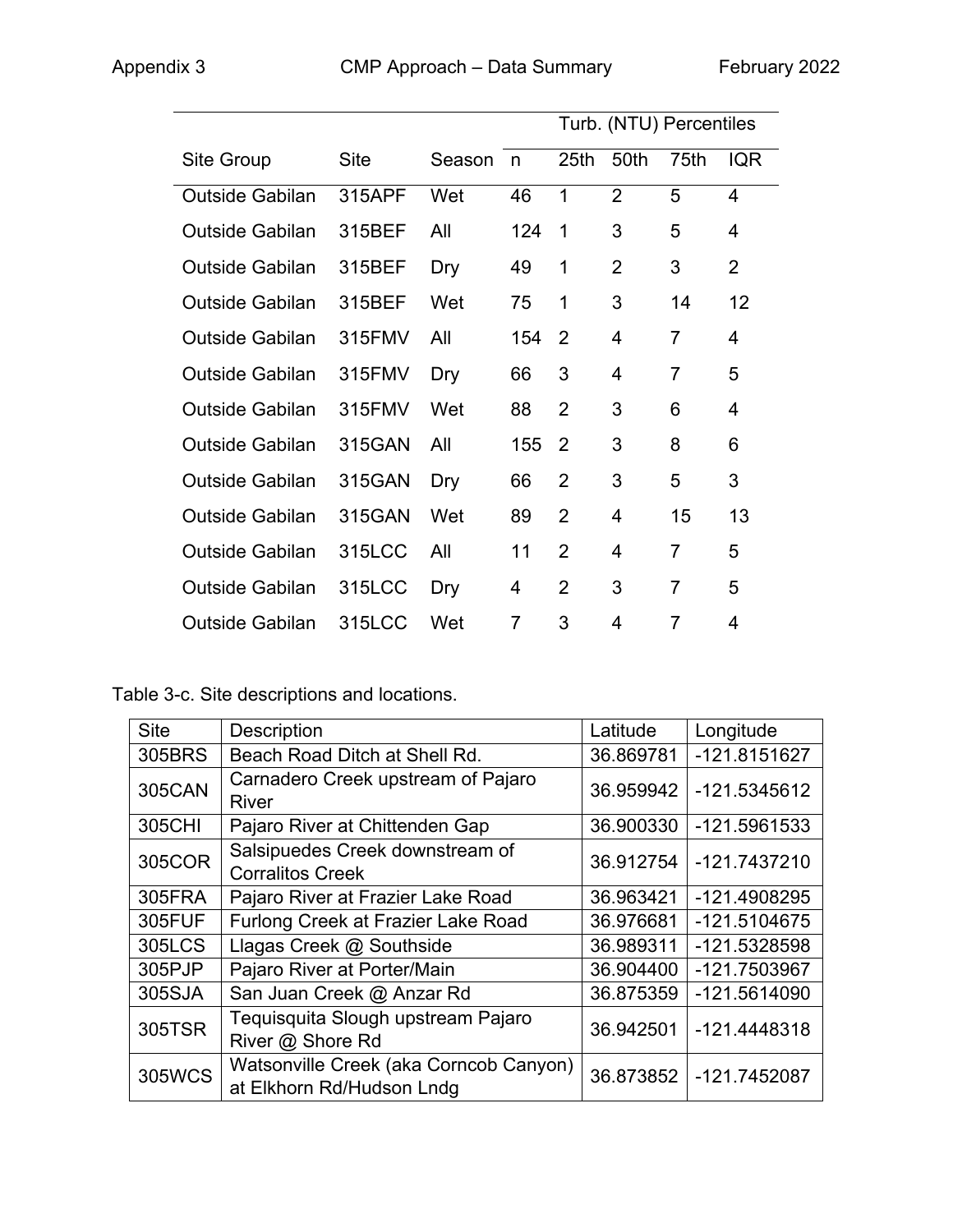| <b>Site</b>   | Description                                                       | Latitude  | Longitude    |
|---------------|-------------------------------------------------------------------|-----------|--------------|
| 305WSA        | Watsonville Slough upstream Harkins<br>Slough                     | 36.890514 | -121.8007126 |
| <b>309ALG</b> | Salinas Reclamation Canal @ La<br>Guardia                         | 36.656830 | -121.6135025 |
| 309ASB        | Alisal Slough @ White Barn                                        | 36.725449 | -121.7301712 |
| 309CCD        | Chualar Creek west of Highway 101                                 | 36.559738 | -121.5096436 |
| 309ESP        | Espinosa Slough upstream of Alisal<br>Slough                      | 36.736839 | -121.7338562 |
| 309GAB        | Gabilan Creek @ Independence Rd and<br>East Boranda Rd            | 36.692234 | -121.6291809 |
| 309JON        | Salinas Reclamation Canal @ San Jon<br>Rd                         | 36.702469 | -121.7086792 |
| <b>309MER</b> | Merrit Ditch upstream from Hwy 183                                | 36.751839 | -121.7420807 |
| 309NAD        | Natividad Creek upstream from Salinas<br><b>Reclamation Canal</b> | 36.708080 | -121.5995789 |
| 309OLD        | Old Salinas River at Monterey Dunes<br>Way                        | 36.772289 | -121.7878571 |
| 309RTA        | Santa Rita Creek @ Santa Rita Creek<br>Park                       | 36.725403 | -121.6500473 |
| 309TEH        | Tembladero Slough @ Haro                                          | 36.759319 | -121.7548676 |
| 310CCC        | Chorro Creek upstream from Chorro<br><b>Flats</b>                 | 35.357460 | -120.8121033 |
| 310LBC        | Los Berros Creek @ Century                                        | 35.103062 | -120.5788879 |
| 310PRE        | Prefumo Creek @ Calle Joaquin                                     | 35.246872 | -120.6817093 |
| 310USG        | Arroyo Grande Creek @ old USGS gage                               | 35.124451 | -120.5691299 |
| 310WRP        | Warden Creek @ Wetlands Restoration<br>Preserve                   | 35.320671 | -120.8060989 |
| 312BCC        | Bradley Canyon Creek @ culvert                                    | 34.935352 | -120.3559189 |
| 312BCJ        | Bradley Channel @ Jones St                                        | 34.945438 | -120.4167862 |
| 312GVS        | Green Valley @ Simas Rd                                           | 34.942001 | -120.5565033 |
| 312MSD        | <b>Main Street Canal at Main Street</b><br>Crossing               | 34.955227 | -120.4865799 |
| 312OFC        | Oso Flaco Creek at Oso Flaco Lake<br>Road                         | 35.016388 | -120.5862579 |
| 312OFN        | Little Oso Flaco Creek @ railroad trestles                        | 35.022797 | -120.5861588 |
| 312ORC        | Orcutt Creek at sand plant above Santa<br><b>Maria River</b>      | 34.957554 | -120.6314545 |
| 312ORI        | Orcutt Creek @ Hwy 1                                              | 34.941376 | -120.5728836 |
| 312SMA        | Santa Maria River above Estuary                                   | 34.963776 | -120.6417923 |
| 312SMI        | Santa Maria River at Highway 1                                    | 34.977207 | -120.5698318 |